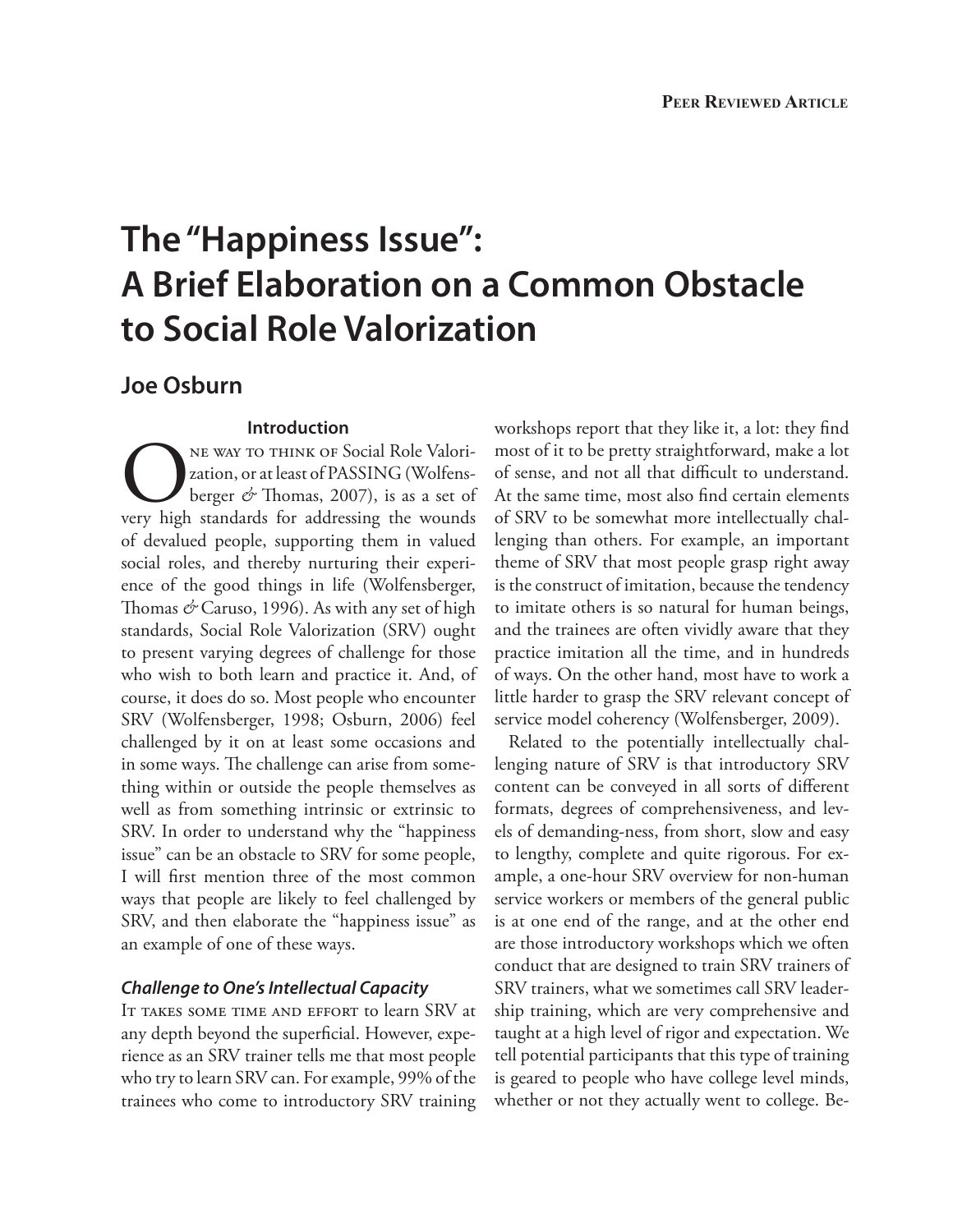yond introductory SRV training, there are various post-introductory training opportunities, and there is also an advanced Social Role Valorization workshop. So, one could say that the intellectual challenge involved in learning SRV is analogous to most learning processes of incremental learning advances: some SRV learners master the material more easily than others; some go further in their mastery than others.

#### *Challenges to Aspects of One's Identity*

SECOND, AND MORE COMMONLY, some people find that SRV presents a challenge to aspects of their personal or professional identity, such as their selfimage, their beliefs or values, or commitments, or roles, or their attitudes or mind-sets, or even quite often, their livelihood. For instance, someone who gets paid to segregate devalued people in large groups and engage them in meaningless activities all day is very likely to feel challenged if he comes to SRV training and hears (perhaps for the first time) that what he has been doing all along is harmful to people. Or, the identity challenge may come from the fact that SRV does not fit well with what the person wants to believe, or wants the world to be like. A common example of this is the difficulty many people have in coming to grips with the reality of devaluation, or with the implications of that reality, perhaps because devaluation gets them very close to some of the most basic questions of human existence. For instance, they may be the type of person who resists the notion that human beings do devalue some other human beings, perhaps because they do not want to believe that they themselves do that. Or, they may agree that there is devaluation, but resist the notion that particular devalued people are, in fact, devalued. In either case, they, therefore, also have a great deal of difficulty fully appreciating that valued and devalued people are not the same because the sheer condition of being socially devalued creates major existential differences between those who experience it and those who don't. (We give many examples of this in SRV training.)

This reality also runs against the grain of some people, who therefore have trouble accepting its logical implications to role-valorizing service. A key point about this second type of challenge is what the person who feels it does about it. He might decide from it that SRV is not for him; or, he might conclude that SRV is right and that he needs to change what he is doing.

#### *Challenge to One's Service Skills & Discipline*

A third very common type of challenge has to do with putting its ideas into practice–actually doing things to valorize the social roles of one or more individuals. While, of course, some people do much better at this than others, almost everybody finds SRV challenging to implement. Sometimes, this is for reasons already mentioned, such as incomplete understanding or incompatible attitudes. But also, even in services provided by people who both understand SRV fairly well and want to do it, it may still be hard to carry out fully. We see this in SRV-based evaluations of such services–few attain a score on PASSING in the excellent range (cf. Wolfensberger *&* Thomas, 2007).

There are many reasons for this. For instance, because SRV has implications across the board to nearly every facet of addressing service recipients' needs, even people with high SRV proficiency and commitment are tested in their efforts to implement it fully. For example, it is usually much easier to support people in (ascribed or attributed) relationship roles than in (functioncontingent) roles that require skills and competent performance; likewise, it is relatively easy to put into effect many SRV implications having to do with image enhancement, but much more challenging to implement SRV requirements of competency enhancement.

Over and above the facts that SRV is hard to implement in general and that some parts of it are harder to implement than others, the biggest difficulty comes from the fact that people who want to do SRV have to do it with real people in real life circumstances, where things do not al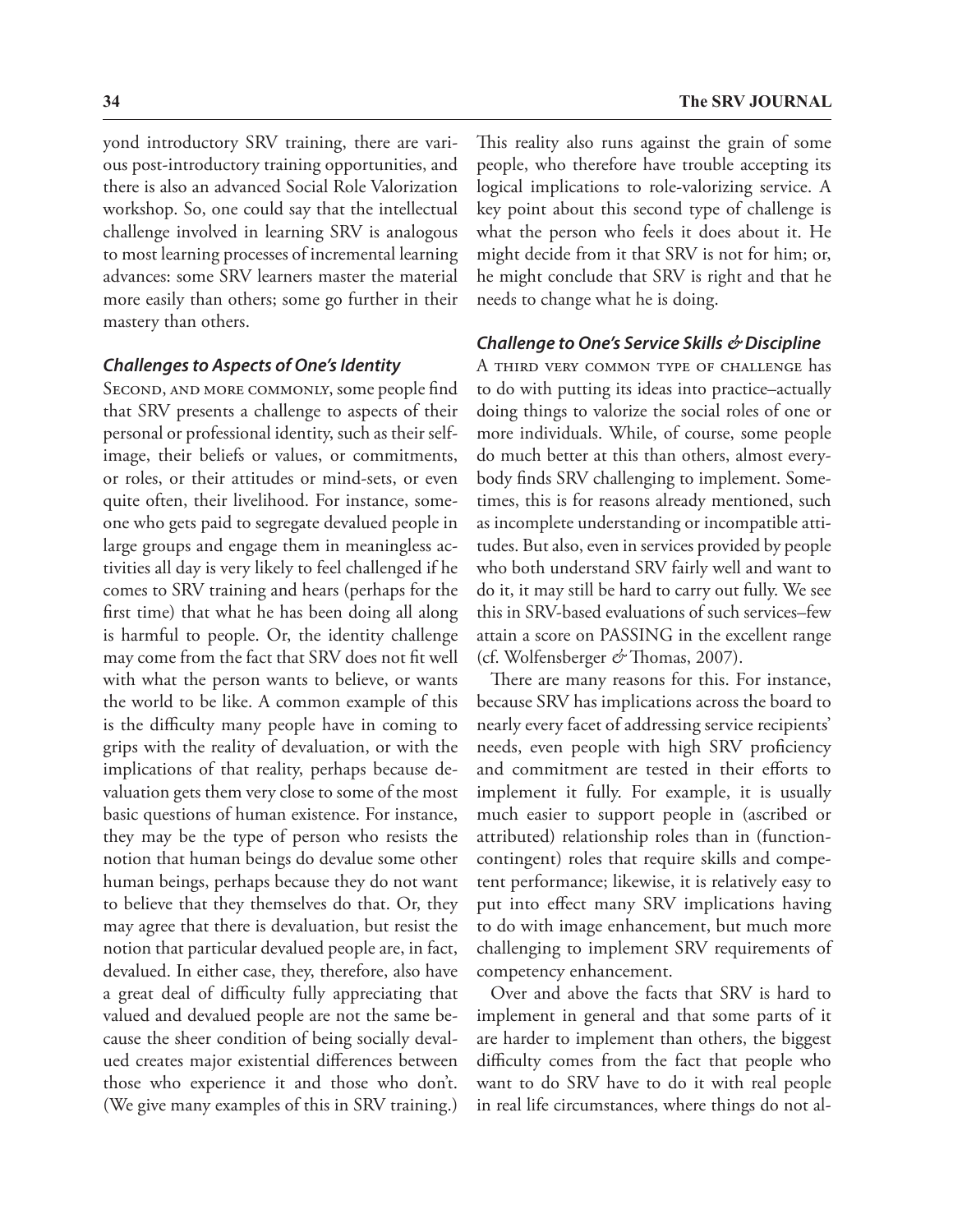ways work well because the real world is not only full of obstacles, but is also where the devaluation is. Moreover, even if SRV-implementers do get everything just right, that state of affairs may not last, and the implementers will have to make adjustments or even start over again. Sometimes even very good SRV arrangements are disrupted by things that are hard to anticipate. Let me give you an example of what I mean.

One family I know is pretty committed to SRV mainly because one of their children has Down's syndrome. More than two years after he graduated from high school at 21 years old, he finally got a decent work role: a full-time paid job in the main offices of a large corporation. When he was hired, his parents and agency support worker approached this opportunity very carefully in terms of preparing him to succeed in the corporate world, helping him learn the building layout, study the employees' handbook, get outfits of new clothes in line with the dress code, and so on. After a month or two into the job, everything was going pretty well. One night, he went out to eat with some coworkers, and later a couple of them took him to a night spot, where they all carried on and had a good time. The next day at work, he was on the elevator with a woman who complimented him on how nice he looked, saying "That's a nice suit." Trying to return the compliment, he said "Thanks ... those are nice breasts."

Well, he was not fired, but was suspended a few days so he could be counseled by the company's human resources people. This did not make him "happy," but was very instructive for him and everyone else concerned. This brings us to "the happiness issue," which seems to be an obstacle to some people "getting" SRV, and is a common example of the second type of challenge mentioned above, i.e., to aspects of one's identity.

#### **The "Happiness" Issue**

NOST OF WHAT I have to say here<br>about this issue is taken directly from<br>Wolfensberger's *Guidelines for Evalua*about this issue is taken directly from Wolfensberger's *Guidelines for Evalua-* *tors During a PASS, PASSING, or Similar Assessment of Human Service Quality* (Wolfensberger, 1983; p. 60, numbers 5 a, b *&* c.) I have added a few embellishments to these, hopefully without distorting them in any way.

Many people who are in a human service role to a devalued person think that the best and most important thing they can do for that person is to make, or keep, or let him or her be, "happy." (That is why we call it "the happiness issue.") This is particularly the case if the devalued person upon whom they are serving is very young, or elderly, or mentally retarded, or severely impaired. They simply believe that being "happy" is the highest priority in life, at least for that person, and they may feel this way even if they do not believe the same is true for themselves. Meaning no disrespect, and for lack of a better term, I will call those who think this way "happiness-invokers," because they invoke the state of being happy as the ultimate yardstick for determining whether a service action is appropriate or not.

We find "happiness-invokers" in both formal organized services and in informal contexts. For example, people, such as paid staff, who are in formal service roles may be "happiness invokers." Or, adult children taking care of elderly parents in an informal service role may be "happiness-invokers," as could be the parents of a handicapped child. In other words, many human service workers, as well as many ordinary people, like family members, are like this.

"Happiness-invokers" often clash with other servers who simply do not support the constant pursuit of happiness for the devalued person, or who advocate things that seem to interfere with the devalued person's happiness. Such clashes sometimes occur between people who have been trained in SRV and those who have not, because one believes that role valorization of the person served is of utmost importance while the other believes that keeping the person always happy is the main thing. A typical example of this kind of clash is one that takes place between the non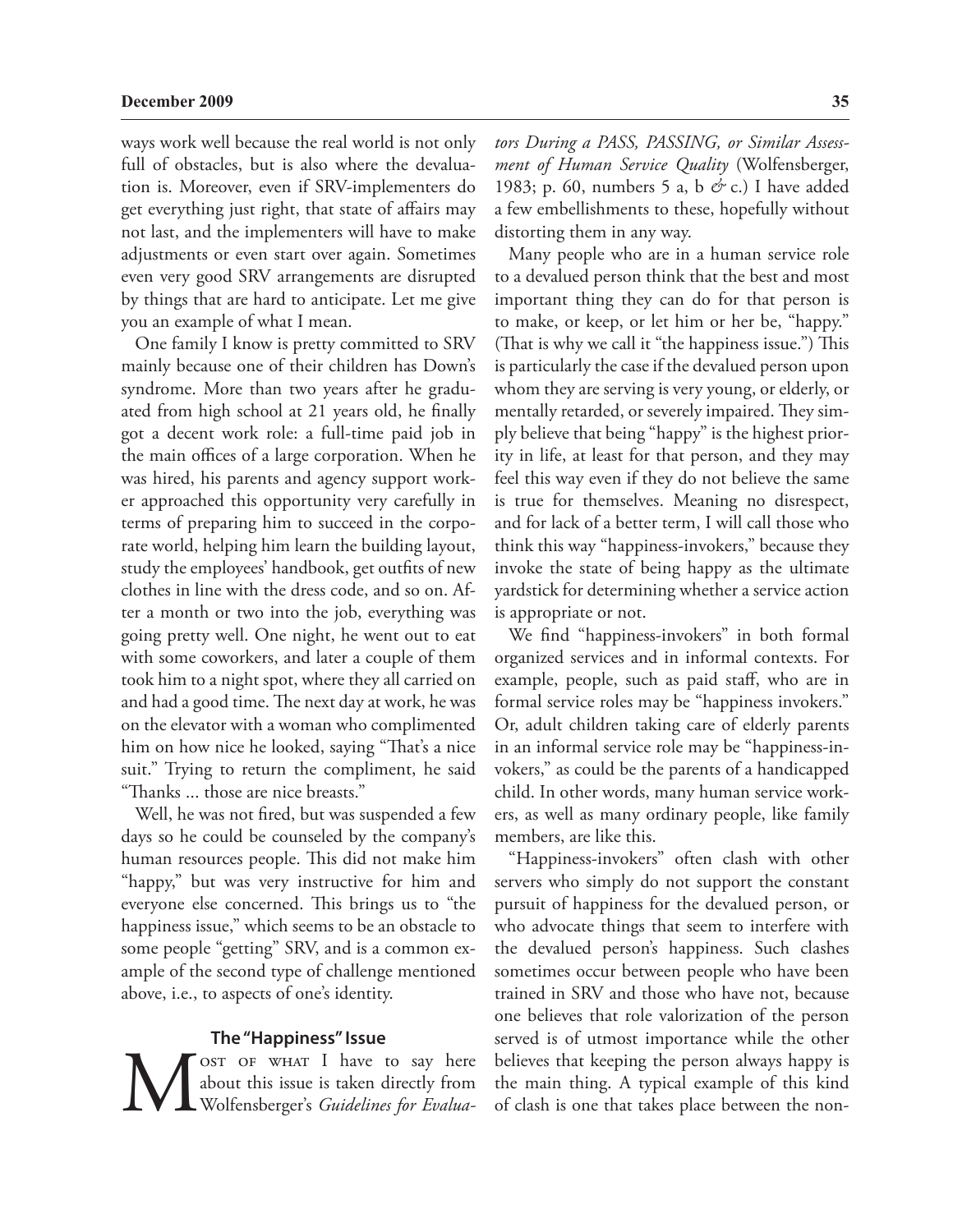SRV-trained parents of a handicapped person and the SRV-trained staff of an agency that provides services to that person. However, I hasten to add that just because someone has been trained in SRV does not mean he is always going to be right, or just because two parties have had SRV training does not guarantee that they will always agree on every issue (although there is likely to be a higher degree of agreement on most SRV-related ones).

In the minds of "happiness invokers," an SRV measure is simply wrong if it runs counter to what seems to make or keep a service recipient "happy." However, it is possible–and even likely– that some SRV measures may be quite contrary to what some people think; after all, some of its implications are counter-intuitive. If this occurs, people who invoke happiness as their standard think SRV should be disregarded or else changed to accommodate their issue because, they believe, service recipient happiness trumps all other considerations. They may disagree with SRV partly, or reject it completely, over this one little issue. This may be the only reason, or at least the only expressed reason, why they never fully embrace SRV or never pursue SRV any further after their initial encounter with it.

Following are some useful guidelines for developing an SRV perspective on this problem. The first thing is to develop an adaptive predisposition to the "happiness issue." This can come from cultivating four basic mental stances about it.

## *Maintain Consciousness of the Ultimate Goal of SRV*

First, one needs to remain aware that the goal of SRV is to enable devalued people to experience the good things in life: this is what SRV is ultimately aimed toward. These good things do not necessarily fall into the laps of most devalued people; and so, both they–and those in service roles to them–will usually need to put forth some effort, some persistence, some struggle in order to gain them and maintain them. Remaining conscious of this worthy goal can help sustain one

through those times when carrying out SRV gets difficult and requires one to hold to one's rigorous SRV-derived expectations, even when that means confronting or even clashing with others, such as "happiness invoking" staff, but possibly also with service recipients themselves.

## *Avoid Equating "Happiness" with Role Valorizing Conditions*

SECOND, ONE MUST KEEP IN MIND that valorizing the social roles of a party is not incompatible with that party's happiness, a point I will come back to in a moment, but neither are they the same thing, as some people think they should be. Therefore, we should be very careful ourselves not to equate service recipient "happiness" with either a good life, or with role-valorizing service conditions whose ultimate aim is to enable the person to experience the good things in life.

#### *Avoid Oversimplifying SRV*

THIRD, WANTING THINGS TO BE simple and easy is a pretty common human trait, but it is not rational or helpful to oversimplify or dumb-down complex multi-layered things. We see this often with SRV, when people try to reduce it down to something maybe as simple as "SRV is just common sense," or "SRV means being nice to people." I have heard individuals responsible for teaching SRV to others say things like "SRV is all about integration," or "SRV really all boils down to one thing: rights!" The "happiness issue" is in the same mode of thinking. One needs to help others understand that the good things in life for a devalued person or, for that matter, any person, do not reduce down to simply being "happy," because there is a lot more to life than that. Fortunately, there is likewise a great deal more to SRV.

## *Give SRV Due Consideration, i.e., A Fair Hearing*

Fourth, if someone really and truly wants the good things in life for a devalued person then he or she would be wise to take SRV very seriously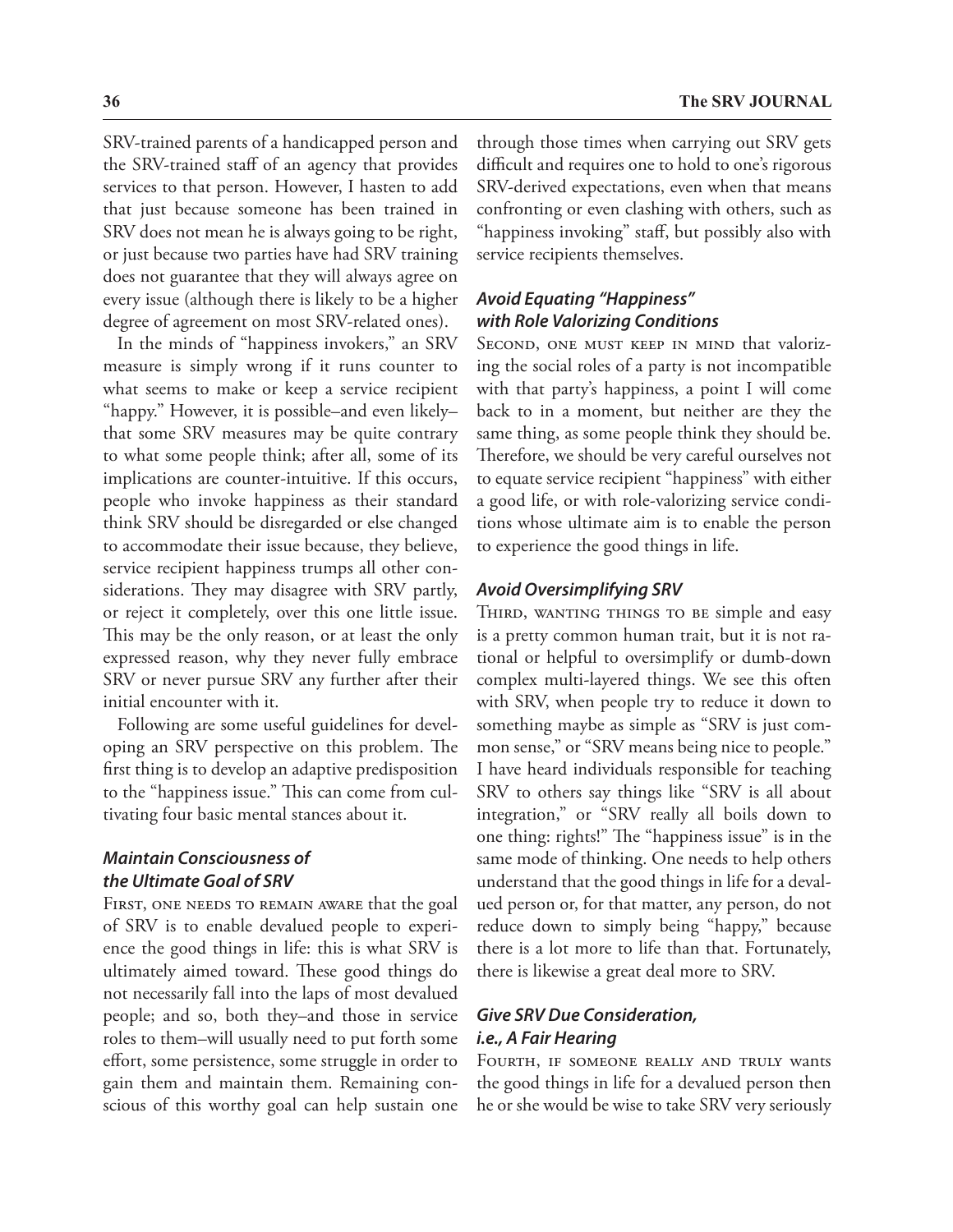and to consider it in some depth, because SRV theory has so much to offer anyone who wants the good things in life for a devalued person. SRV is so potentially important for making someone's life better that the server would be unfair to him or herself, and more importantly also to the person served, to either neglect SRV, or to reject it, on the basis of some casual exposure to it, or of some less-than-complete understanding of it, or of an impulse or feeling provoked by it.

Let me now elaborate a little bit on these four basic mental stances by making ten additional derivative points.

#### *SRV Measures & Happiness Often Correlate*

FIRST AND FOREMOST, it should be made very clear that there is an exceedingly high degree of correlation between SRV measures and the kinds of things that would help to assure "happiness" for most people, including service recipients. For instance, SRV contains thousands of specific implications for positive actions on behalf of devalued people that would directly affect their well-being, security, identity, self-esteem, dignity, respect, belongingness, acceptance, education, learning, growth, development, home-life, work and career, contributions to others, valued participation and involvement in their society and its culture, high quality and adaptive interpersonal interactions, engagements in meaningful, caring and long-term relationships, and the realization and fulfillment of their desires, hopes, and dreams–all of which would contribute enormously to the likelihood of the person's happiness. To reject SRV because one out of a zillion potentially valorizing actions on behalf of a specific individual might momentarily diminish that person's "happiness" is not rational, especially if it also leads one to reject working on some of the zillion-minus-one other things that are virtually certain to improve the person's life. (See Wolfensberger, 1983, p. 60, #5b.)

## **Invitation to Write Book, Film** *&* **Article Reviews**

## **From the Editor**

I encourage our readers to submit reviews to *The SRV Journal* of current films, books and articles. For people who are studying SRV, looking for everyday examples can help deepen one's understanding. For people who are teaching SRV, learning from and using contemporary examples from the media in one's teaching can be very instructive for audiences. For people who are implementing SRV, contemporary examples can provide fruitful ideas to learn from. Some books and articles mention SRV specifically; others do not but are still relevant to SRV. Both are good subjects for reviewing. We have written guidelines for writing book and film reviews. If you would like to get a copy of either set of guidelines, please let me know at:

Marc Tumeinski *The SRV Journal*, 74 Elm Street, Worcester, MA 01609 USA 508.752.3670; journal@srvip.org; www.srvip.org

Thank you.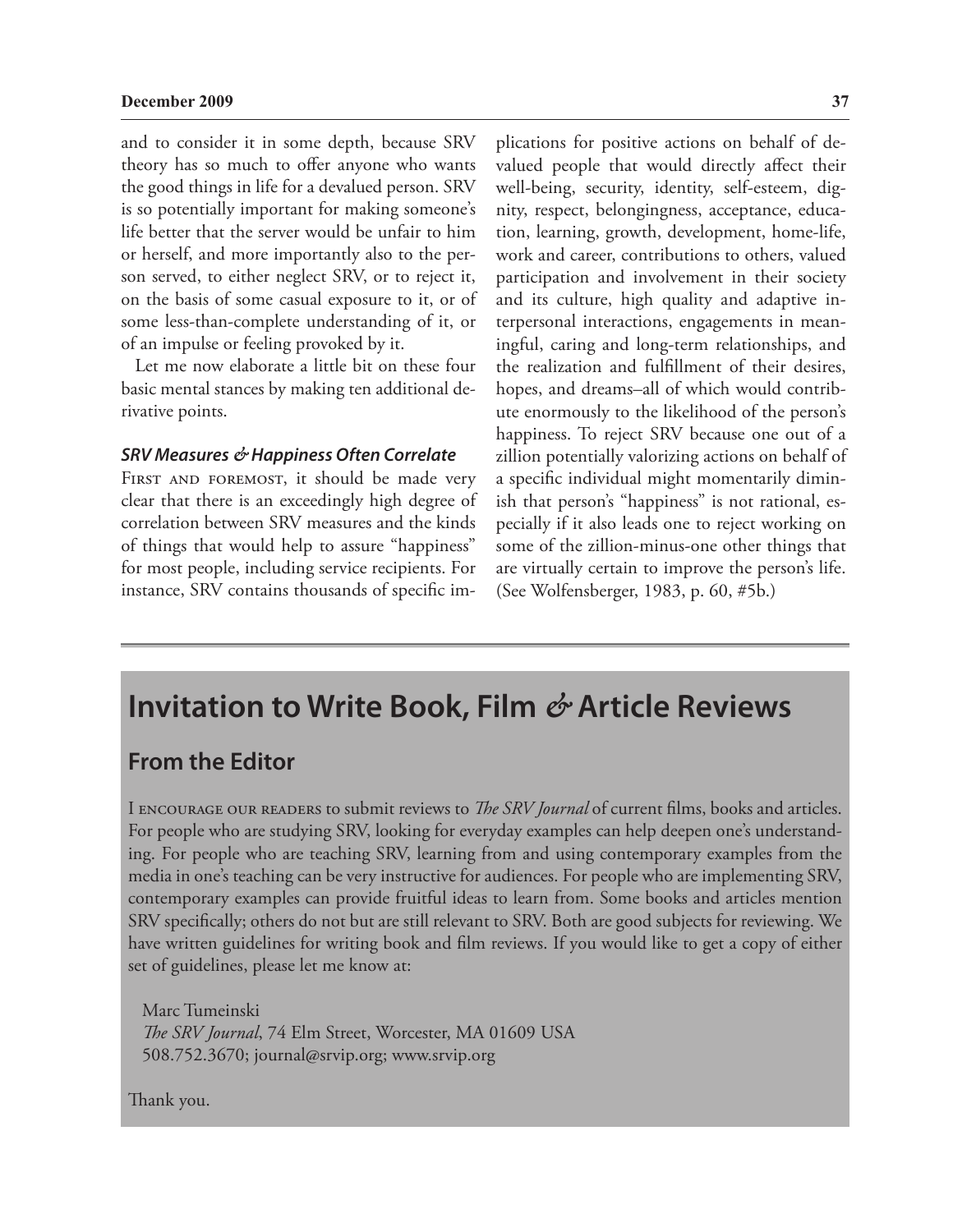## *SRV is Not Primarily a Therapeutic or Clinical Tool*

SRV is concerned primarily with measures that support people in valued social roles. It is not a clinical instrument that measures individual characteristics and personal dynamics. Thus, SRV is not oriented to how specific individuals "feel" about or assess their so-called "quality of life," or how others may do so, but rather SRV is oriented to the conditions existing in a service provision that are likely to contribute to more "valorization," though not necessarily "happiness," in the lives of all service recipients. (See Wolfensberger, 1983, p. 60, #5a.)

## *Happiness is Idiosyncratic; Not Fully Under Others' Control*

It is not un-important that a person be happy; happiness is generally a desirable thing. Yet, for most people, most experiences of happiness in this world tend to be random, transitory and imperfect. Only the saintliest people seem able to sustain a state of happiness over time, and of course, many saints were sublimely happy when they were suffering! On the one hand, even under optimal conditions, some persons will be unhappy, and create their own hell. On the other hand, some people are very serene under even the most adverse conditions, including ones that may last a lifetime. Therefore, personal feelings of well-being and happiness are only partially controllable by other people, including those in serving roles, such as family members and program staff, or by service provisions, or by program structures. (See Wolfensberger, 1983, p. 60, #5a.)

## *Happiness is Subjective & Relative*

HAPPINESS IS A SUBJECTIVE FEELING STATE, and is thus always relative, not only to the person, but also to the (fleeting) present moment and temporal circumstances. Obviously, no one is ever "perfectly happy," at least not for very long. Most people, most of the time, say they are only relatively moderately happy: if someone always seemed

ecstatic, others would think there was something wrong with him or her.

## *SRV is Often Demanding*

VALORIZING LIFE CONDITIONS do not always imply reduction in stress or discomfort. To the contrary, in a sheltered and non-valorizing setting, it may be much easier for certain people to be content, while a role-valorizing structure may be demanding, stressful and at times turbulent. For example, high developmental challenges do not always bring happiness. There is an idea called the "dignity of risk," meaning that a certain inherent dignity is attached to a person who tries, who takes on developmental growth risks, who confronts and struggles with challenges, and this dignity the person retains even if he should fail. He may not be happy that he failed, but perhaps the dignity of having tried is more important than "happiness." (See Wolfensberger, 1983, p. 60, #5c.)

## *Some Believe Happiness Outweighs its Negative Costs*

As NOTED EARLIER, many people apparently believe that "happiness" is what matters most in the life of a devalued person. They argue (at least implicitly) that whatever makes such a person "happy" is okay, even if it also has negative consequences for that person, which they tend to downplay or disregard. This clashes with a fundamental notion in SRV that has endless implications, which is that if one thinks it is important to help others think good things instead of bad things about a vulnerable person, then one would not support things that might lead others to think less of that person or to see that person in a negative light. For example, one would avoid doing or saying or supporting things that might encourage, or risk conveying, any negative stereotypes that the person one cares about is vulnerable to. And, there are all sorts of pernicious stereotypes affecting devalued people. As an example, perhaps the most common stereotype about people with mental disorders is that they are violent or dangerous, and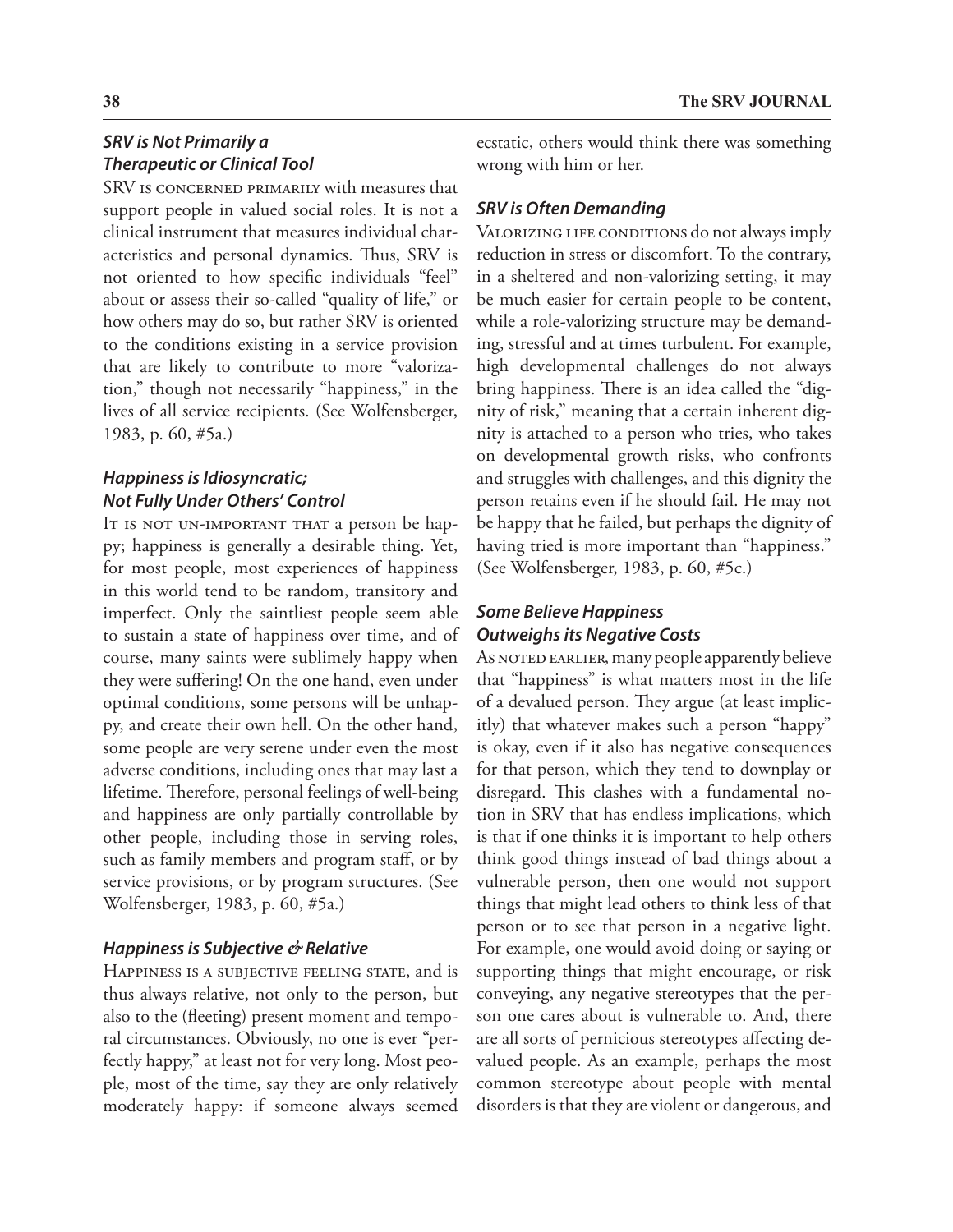therefore scary and menacing. So, knowing that, if one serves people who are likely to be thought of in that way, then getting them enrolled in a class where they learned how to shoot handguns would be a real problem–even if it did make them "happy." This is just what the staff of a group home for people coming out of psychiatric facilities actually did with several of their residents. So, in the minds of those staff people, it was okay to cast their recipients further into the menace role, as long as it made the residents happy, even if it scared the hell out of their already fearful neighbors and practically sealed this very negative stereotype permanently into their minds.

As one can see, the "happiness" criterion is especially problematic when applied in service to devalued people, particularly if they are image- or competency-impaired. Those who hold this perspective, that is, people who invoke "happiness," should be forthrightly challenged to consider if what they call "happiness" constitutes the highest value in earthly life, especially if brought at the expense of independence, self-sufficiency, acceptance and respect from others.

## *Happiness Can Be Used as a Cover or Detoxification*

If one who invokes "happiness" acknowledges that measures which seem to make a devalued person "happy" also have problematic aspects, and yet insists on defending those measure nonetheless, then several things may be at work. There may be some degree of defensiveness (psychologically speaking) or other type of emotional investment in a practice being argued for, often because the arguers themselves or someone they know may engage in that practice. For example, some people who work for services that segregate devalued people often argue that this is good for such people because they are "happy with their own kind." Some service workers, family members and others defend institutions based on that rationale. Or, the arguer may be ambivalent about devaluation. For instance, as mentioned before, he or

she may simply refuse to believe that it is real, or may accept its reality, but insist that particular individuals, groups or classes of devalued people are not devalued. Or, he may see that a particular person is devalued, but be unable to appreciate that that person's heightened vulnerability makes him or her different from non-devalued people and requires a more cautious and careful, or "conservative," service approach. In any case, the "happiness-invoker" may try to "detoxify" the problematic elements, meaning try to make them appear less problematic than they really are, or else do things to cover them up.

#### *There Are Many Paths to Happiness*

THIS SOUNDS MORE LIKE Zen than SRV, but it applies here nonetheless. The point is that some people will insist on the acceptability for a devalued person of a de-valorizing, but "happinessinducing" practice, as if it were the only thing that could possibly make the person happy, and as if nothing else of a role-valorizing nature could equal it, let alone bring even greater potential happiness. When one runs up against this type of argument, it can be helpful to communicate to the "happiness-invoker" that one personally has nothing against happiness and that, in fact, some of one's best friends are happy, and that surely the two of you should be able to come up with other, more valorizing ways that the person in question can experience a bit of happiness. Not being able to do this usually indicates a failure of the imagination more than that there is only a single path to happiness.

## *Happiness May Be Invoked as a Cop-Out*

In our experience, the "happiness" criterion is invoked almost exclusively on the side of acquiescence to the status quo, or what might be called the "default" position, which is most often that of doing nothing, and it is almost never invoked on the side of active intervention on the part of the invoker. People rarely seem to make the "happiness" argument when it would require them to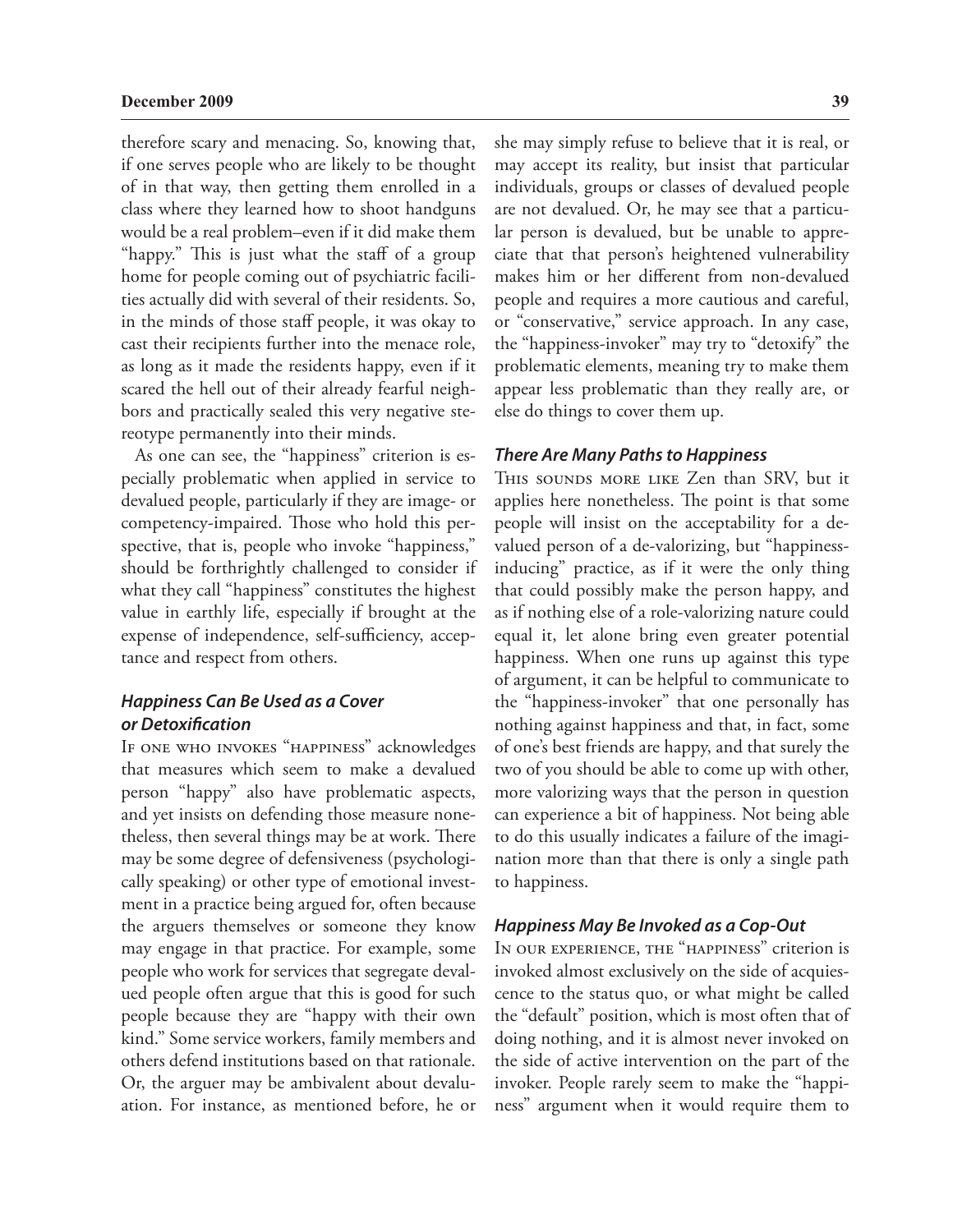work harder. In other words, if they genuinely put the person's "happiness" above all else, one would expect them to argue for it at least as strenuously when they would be required to work very hard or to make significant personal sacrifices in order to assure it. We suspect that many people who resort to this argument require nothing more of themselves than toleration of a service recipient's maladaptive, but presumably happiness-inducing, behaviors or decisions. Such complacency can be a form of laziness or even outright irresponsibility on the part of the serving entity. This, in turn, may result from lack of identification, or conversely, from an unhealthy over-identification with the service recipient, or to a lack of genuine caring for the person, or a lack of commitment to providing an excellent service overall to a wounded person.

## *Low Expectations May Be Defended by Invoking Happiness*

LASTLY, PEOPLE WHO INVOKE the "happiness" rule may harbor low expectations of certain devalued people, which allows them to defend a practice that confirms those negative role perceptions and expectations. For example, if people hold the belief that a particular devalued person is a "holy innocent" or an "eternal child," they may exempt that person from any duties or obligations or rules or challenges which that person does not like. This attitude is why many devalued people never learned the value and importance of work, or were never challenged in school, or lack social graces.

#### **Conclusion**

THE "HAPPINESS ISSUE" HAS IMPLICATIONS<br>
to the dissemination of SRV insofar as<br>
effective SRV teaching requires knowl-<br>
edge of the issue, its roots and its rationales. It to the dissemination of SRV insofar as effective SRV teaching requires knowlalso requires communicating the countervailing rationales for pursuing SRV. The issue also has implications to effective SRV practice which requires a disciplined and strategic approach rooted in well-thought-out principles applied to individual people; an approach, in other words, that is likely to understand and withstand the clamoring of "happiness-invokers" in its pursuit of higher, or at least more valorizing, overall aims. As an SRV trainer, my own experience with the "happiness issue" is that many people come to SRV training thinking this way somewhat intuitively, but are usually able to sort it out and, in effect, change their minds, because SRV puts this and many other issues they may have in a larger more coherent context, and helps them to distinguish between SRV and non-SRV issues, and between issues that are related but different. For instance, there is some overlap between the happiness issue and the "client choice" issue, but they are not exactly the same. Also, as readers familiar with PASSING will know, that instrument renders a number of sub-scores in addition to the overall service performance score. These sub-scores measure elements of service quality not contained in single ratings, but rather are derived by summating the scores of various combinations of different ratings. One such sub-score is "Felicity," comprised of ratings which measure conditions that taken together would likely contribute to a recipient's overall sense of "well-being" or, yes, feelings of "happiness." However, again, making "happiness" the decisive factor in one's service philosophy is not the same as the idea of supporting a felicitous set of service conditions which potentially might facilitate such a state.

Finally, in summary, let me reiterate that SRV is not "anti-happiness" and, I am happy to say, neither am I.  $\mathcal{O}$ 

#### **See Discussion Questions on Page 67**

#### **References**

Osburn, J. (2006). An overview of Social Role Valorization theory. *The SRV Journal, 1(1),* 4–13.

Wolfensberger, W. (1983). *Guidelines for evaluators during a PASS, PASSING, or similar assessment of human service quality.* Toronto, Ontario, Canada: National Institute on Mental Retardation.